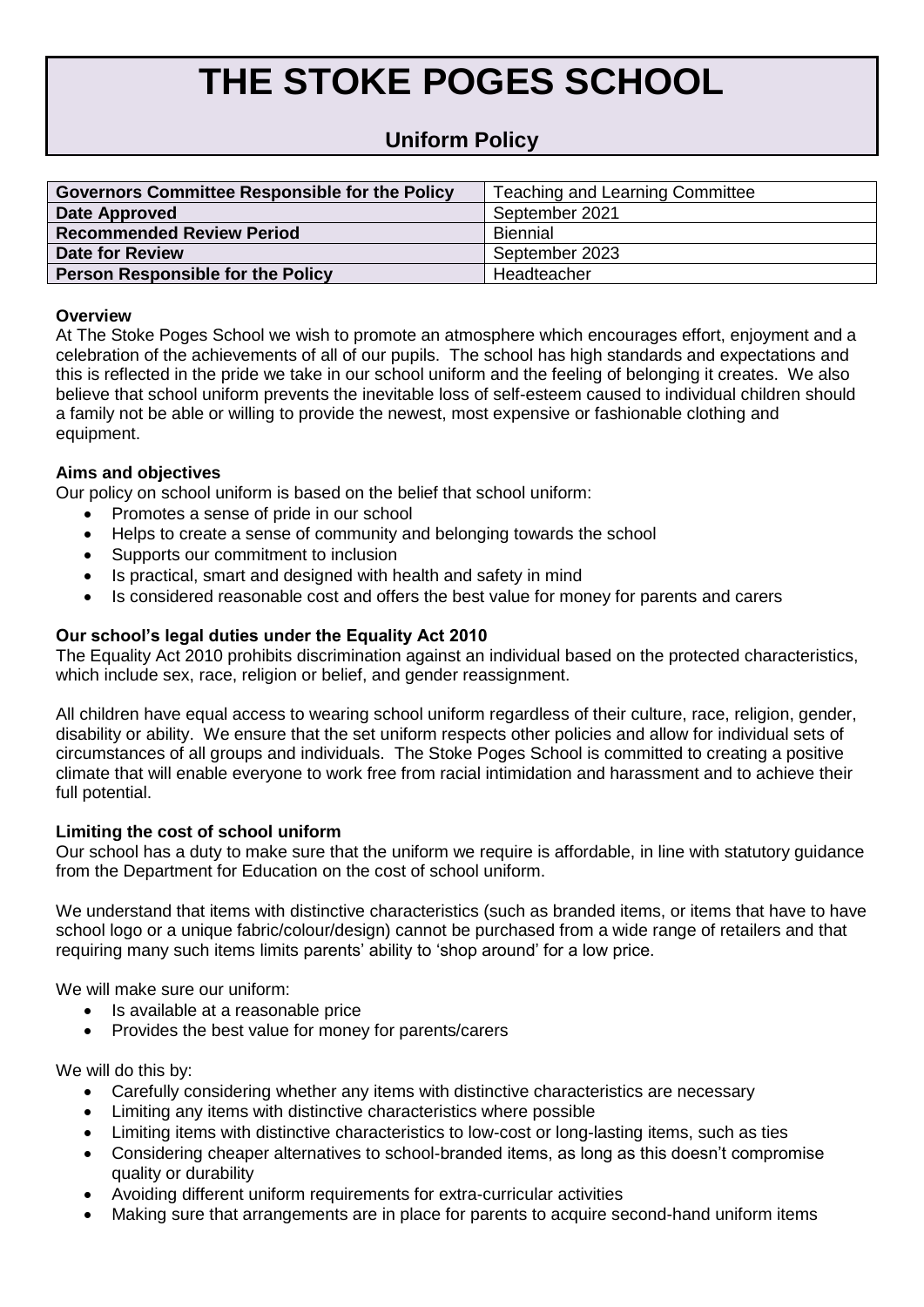- Avoiding frequent changes to uniform specifications and minimising the financial impact on parents of any changes
- Consulting with parents and pupils on any proposed significant changes to the uniform policy and carefully considering any complaints about the policy

# **Expectations for school uniform**

A complete list of the items needed for school uniform including those for PE, can be obtained from the school office and is also available on our website.

# **Where to purchase uniform**

Uniform with the school logo on can be ordered online, or in store, at Different Class Schoolwear. School ties, swimming hats and the school jacket can be purchased through the school reception.

Different Class Unit 9, Wessex Industrial Estate Bourne End Bucks SL8 5DT E-mail: [enquiries@differentclassuk.com](mailto:Enquiries@Differentclassuk.com) Tel: 01628 531821

Items without the logo can be bought at very competitive prices from local shops including supermarkets.

# Jewellery, hair ornaments, make-up and nail varnish

For health and safety reasons we do not allow children to wear jewellery. The exceptions to this rule are ear-ring studs in pierced ears, and small items of religious significance. Children are required to remove any items during PE lessons to prevent them from causing injury. Please note: Teachers are not permitted to remove earrings. Hair bands, ribbons/bows or 'scrunchies' should be plain and either purple or black. Hair bands should not have large flowers attached. Make up and nail varnish should not be worn to school unless for an out of school function, for example a school disco. Extreme hairstyles are not appropriate for school. The use of styling products should be kept to a minimum and children should not have decorative patterns cut in to their hair or have hair coloured or dyed. Pupils with long hair must wear it tied back.

Any jewellery or accessories that do not form part of the uniform and will be kept securely until the end of the day and then returned to the pupil.

### Footwear

For health and safety reasons we do not allow children to wear shoes with platform soles or high heels. All children are required to wear plain black shoes without logos as stated in the uniform list. If boots are worn these should also be plain black. If boots are large and prevent children from sitting comfortably on the floor they may be asked to change into PE shoes whilst inside the school building. Trainers are not allowed to be worn at any time other than for PE lessons and clubs.

### **Expectations for our school community**

Pupils

Pupils are expected to wear the correct uniform at all times (other than specified non-school uniform days) while:

- On the school premises
- Travelling to and from school
- At out-of-school events or on trips that are organised by the school, or where they are representing the school (if required)

Pupils are expected to contact Ms Astley if they want to request an amendment to the uniform policy in relation to their protected characteristics.

### Parents and carers

Parents and carers are expected to make sure their child has the correct uniform and PE kit, and that every item is:

- Clean
- Clearly labelled with the child's name